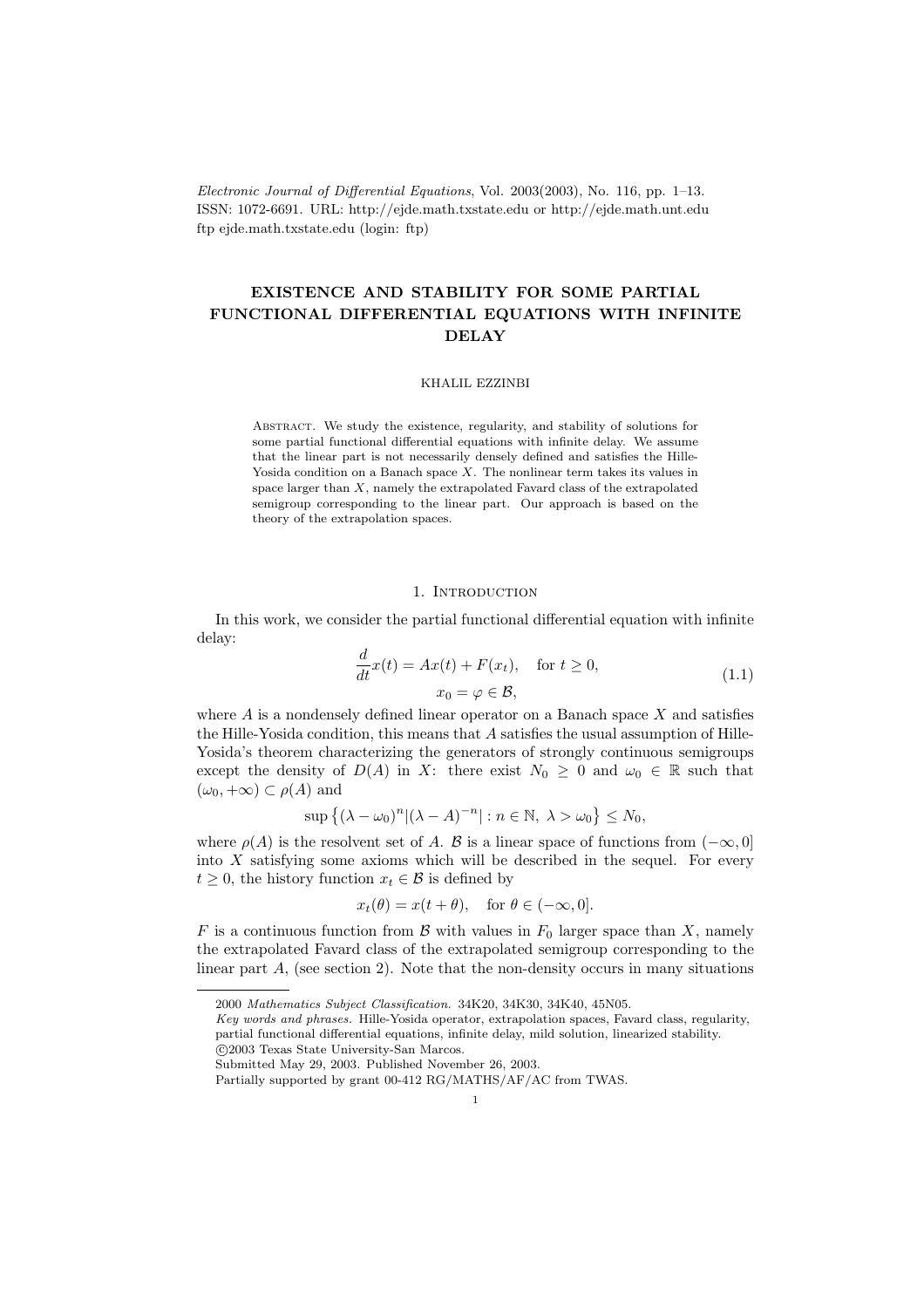2 KHALIL EZZINBI EJDE–2003/116

due to the restrictions on the space where the equation is considered (for example, periodic continuous functions, Hölder continuous functions) or due to boundary conditions (for example, the space  $C^1$  with null value on the boundary is non dense in the space of continuous functions) (see examples in [5]). In the literature devoted to equations with finite delay, the state space is the space of continuous functions on  $[-r, 0]$  with values in X, for more details we refer to the book by Wu [16]. When the delay is unbounded, the selection of the state space  $\beta$  plays an important role in the study of both quantitative and qualitative studies. A usual choice is a seminormed space satisfying suitable axioms, which was introduced by Hale and Kato [10]. Concerning to the theory of functional differential equations with infinite delay, we refer to the book by Hino, Murakami and Naito [12]. In recent years, the theory of partial functional differential equations with infinite delay have been the subject of considerable activity. In [11], it has been proved the existence and regularity of solutions of Equation  $(1.1)$  when F takes its values in X and A is the infinitesimal generator of analytic semigroup on  $X$ . This in particular contains the density of the domain  $D(A)$  in X by Hille-Yosida's theorem. More recently, it has been shown in [1] that the density condition is not necessary to deal with partial functional differential equations. In [3] and [4], it has been proved the existence, regularity of solutions and stability for Equation  $(1.1)$  when F takes its values in X and A is nondensely defined and satisfies the Hille-Yosida condition. There are many approaches to deal with partial differential equations with non dense domain, one of them is based on the extrapolation approach. For more details about the extrapolation approach, we cite the book by Engel and Nagel [7] and [13]. This work was motivated by [8] where the authors have proved the existence and regularity of solutions for the following partial functional differential equation

$$
\frac{d}{dt}x(t) = Ax(t) + G(t, x_t), \text{ for } t \ge 0
$$

$$
x_0 = \varphi \in C([-r, 0]; X),
$$

where A generates a strongly continuous semigroup on  $X, C([-r, 0]; X)$  is the space of continuous function from  $[-r, 0]$  into X endowed with the uniform norm topology and G is a continuous function on  $\mathbb{R}^+ \times C([-r, 0]; X)$  with values in  $F_0$ .

The purpose of this work is to discuss the existence, regularity of the mild solutions of Equation (1.1) and the asymptotic behavior of solutions near an equilibrium. In our context we will use the extrapolation approach. The obtained results of this work would be an extension of the results in  $[3]$ ,  $[4]$ ,  $[11]$  and  $[8]$ . The organization is as follows: In section 2, we recall some preliminary results about the extrapolation spaces and Favard class which will be used in the whole of the work. In section 3, we start with our main results, in which we prove the existence and regularity of the mild solutions of Equation  $(1.1)$ . In section 4, we prove the linearized stability and finally we propose an application.

### 2. Extrapolation spaces and Favard class

Here and hereafter we assume that

(H1) A is a Hille-Yosida operator on a Banach space X.

Let  $A_0$  be the part of A in  $X_0 = \overline{D(A)}$  which is defined by

$$
D(A_0) = \left\{ x \in D(A) : Ax \in \overline{D(A)} \right\} \quad A_0x = Ax, \quad \text{for } x \in D(A_0).
$$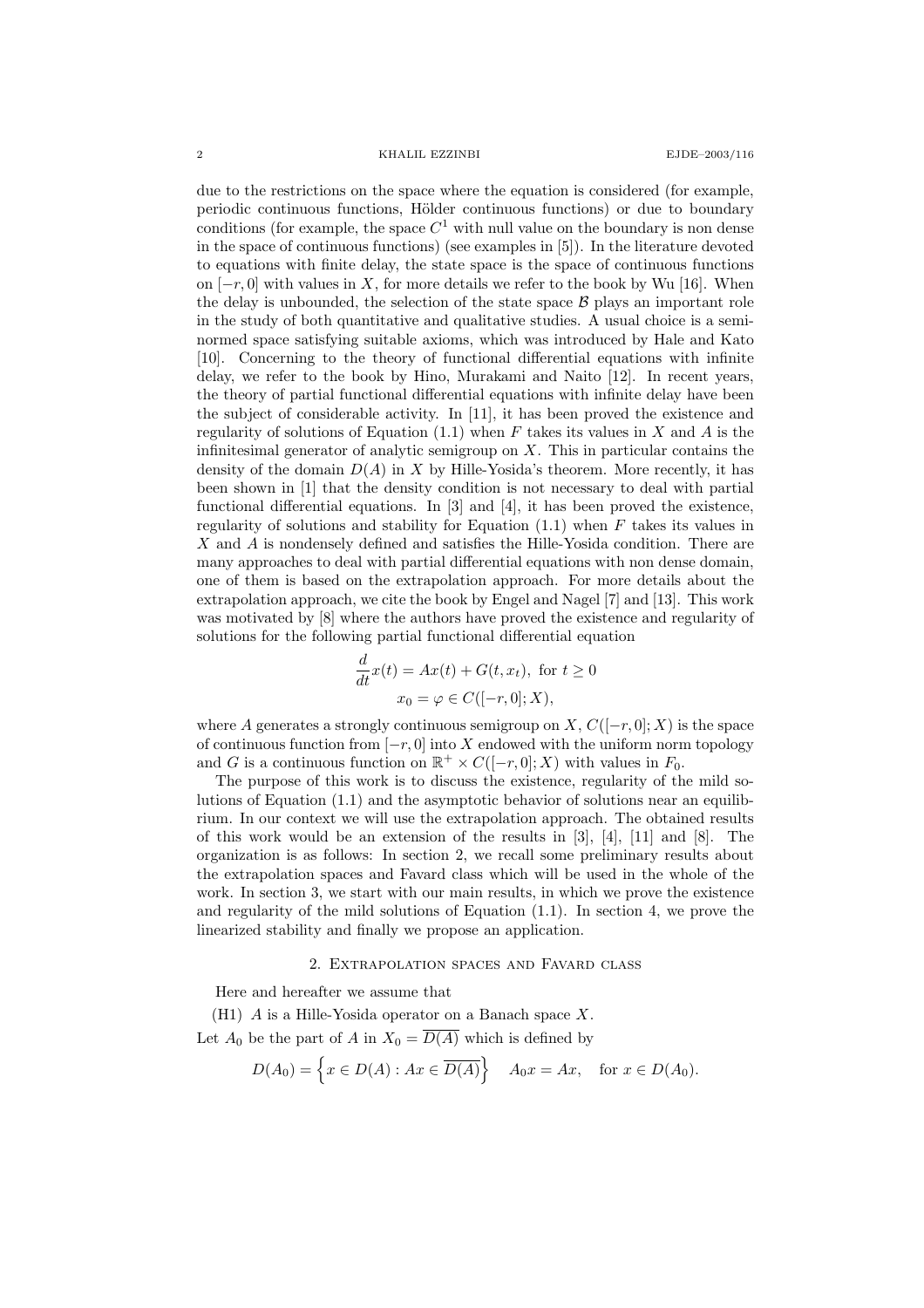**Lemma 2.1** ([7]). A<sub>0</sub> generates a strongly continuous semigroup  $(T_0(t))_{t>0}$  on  $X_0$  and  $|T_0(t)| \leq N_0 e^{\omega t}$ , for  $t \geq 0$ . Moreover  $\rho(A) \subset \rho(A_0)$  and  $R(\lambda, A_0) =$  $R(\lambda, A)/X_0$ , for  $\lambda \in \rho(A)$ .

For a fixed  $\lambda_0 \in \rho(A)$ , we introduce on  $X_0$  a new norm defined by

 $||x||_{-1} = |R(\lambda_0, A_0)x|$  for  $x \in D(A_0)$ .

The completion  $X_{-1}$  of  $(X_0, \|\cdot\|_{-1})$  is called the extrapolation space of X associated with A Note that  $\|.\|_{-1}$  and the norm on  $X_0$  given by  $|R(\lambda, A_0)x|$  for  $\lambda \in \rho(A)$ are equivalent. The operator  $T_0(t)$  has a unique bounded linear extension  $T_{-1}(t)$ to the Banach space  $X_{-1}$  and  $(T_{-1}(t))_{t>0}$  is a strongly continuous semigroup on  $X_{-1}$ .  $(T_{-1}(t))_{t>0}$  is called the extrapolated semigroup of  $(T_0(t))_{t>0}$ , we denote its generator by  $(A_{-1}, D(A_{-1})$ . We have some fundamental results.

**Lemma 2.2** ([8]). The following properties hold:

- (i)  $|T_{-1}(t)|_{L(X_{-1})} = |T_0(t)|_{L(X_0)}$
- (ii)  $D(A_{-1}) = X_0$
- (iii)  $A_{-1}$  :  $X_0 \rightarrow X_{-1}$  is the unique continuous extension of  $A_0$ :  $D(A_0) \subset$  $(X_0, |.) \to (X_{-1}, ||.||_{-1})$  and  $(\lambda_0 - A_{-1})$  is an isometry from  $(X_0, |.)$  to  $(X_{-1}, \|\. \|_{-1}),$
- (iv) If  $\lambda \in \rho(A_0)$ , then  $(\lambda A_{-1})$  is invertible and  $(\lambda A_{-1})^{-1} \in L(X_{-1})$ . In particular  $\lambda \in \rho(A_{-1})$  and  $R(\lambda, A_{-1})/X_0 = R(\lambda, A_0)$ .
- (v) The space  $X_0 = \overline{D(A)}$  is dense in  $(X_{-1}, \|.\|_{-1})$ . Hence the extrapolation space  $X_{-1}$  is also the completion of  $(X, \|\cdot\|_{-1})$  and  $X \hookrightarrow X_{-1}$ .
- (vi) The operator  $A_{-1}$  is an extension of A. In particular if  $\lambda \in \rho(A)$ , then  $R(\lambda, A_{-1})/X = R(\lambda, A)$  and  $(\lambda, A_{-1})X = D(A)$ .

Next we introduce the Favard class corresponding to semigroup.

**Definition 2.3** ([8]). Let  $(S(t))_{t>0}$  be a strongly continuous semigroup with generator  $(B, D(B))$  on a Banach space Z such that  $|S(t)| \leq Ne^{\nu t}$  for some  $N \geq 1$ and  $\nu \in \mathbb{R}$ . The Favard class of  $(S(t))_{t>0}$  is the Banach space

$$
\mathbb{F} = \left\{ x \in Z : \sup_{t>0} \frac{1}{t} |e^{-\nu t} S(t)x - x| < \infty \right\}
$$

equipped with the norm

$$
|x|_{\mathbb{F}} = |x| + \sup_{t>0} \frac{1}{t} |e^{-\nu t} S(t)x - x|.
$$

We can see that F is invariant under  $(S(t))_{t>0}$  and  $D(B) \subset \mathbb{F}$ . If Z is reflexive then  $\mathbb{F} = D(B)$ . Furthermore if we denote by  $|.|_B$  the graph norm of B, then  $|.|_B$ and  $\lvert \cdot \rvert_F$  are equivalent norms on  $D(B)$ .

For the rest of the paper we denote by  $F_1 \subset X_0$  the Favard class of the  $C_0$ semigroup  $(T_0(t))_{t>0}$  and  $F_0 \subset X_{-1}$  the Favard class of  $(T_{-1}(t))_{t>0}$ .

**Lemma 2.4** ([8]). For the Favard classes  $F_0$  and  $F_1$  the following hold:

(i)  $(\lambda_0 - A_{-1})F_1 = F_0$ 

(ii)  $T_{-1}(t)F_0 \subset F_0, t \ge 0,$ 

(iii)  $D(A_0) \hookrightarrow D(A) \hookrightarrow F_1 \hookrightarrow X_0 \hookrightarrow X \hookrightarrow F_0 \hookrightarrow X_{-1}$ , where  $D(A)$  is equipped with the graph norm.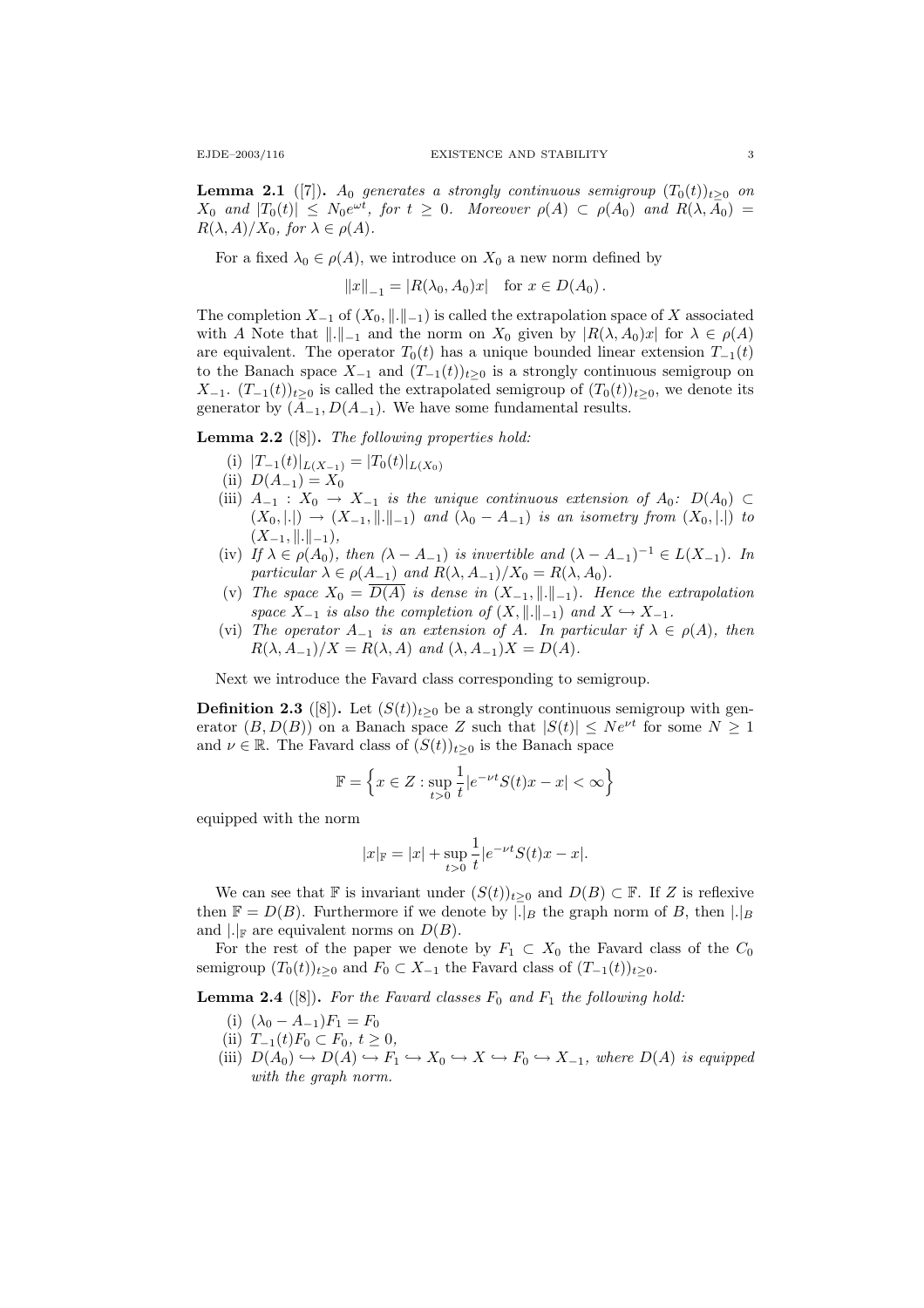**Proposition 2.5** ([13]). For  $f \in L^1_{loc}(\mathbb{R}^+, F_0)$ , we define

$$
(T_{-1} * f)(t) = \int_0^t T_{-1}(t - s) f(s) ds, \ t \ge 0.
$$

Then

- (i)  $(T_{-1} * f)(t) \in D(A)$ , for all  $t ≥ 0$ ,
- (ii)  $|(T_{-1}*f)(t)| \leq \overline{M} \int_0^t e^{w(t-s)} |f(s)|_{F_0} ds$ , for some  $\overline{M}$  independent of f and t,
- (iii)  $\lim_{t\to 0} |(T_{-1} * f)(t)| = 0.$

**Remark 2.6.** Condition (iii) in Proposition 2.5 implies that the function  $t \rightarrow$  $\int_0^t T_{-1}(t-s)f(s)ds$  is continuous from  $\mathbb{R}^+$  to  $X_0$ .

#### 3. Existence and regularity of solutions

We assume that the phase space B is a linear space of functions mapping  $(-\infty, 0]$ into X, endowed with a norm  $\lfloor \cdot \rfloor_B$  and satisfying the following fundamental axioms introduced at first by Hale and Kato in [10]:

- (A1) There exist a positive constant H and functions  $K, M : [0, +\infty) \to [0, +\infty)$ , with K is continuous and M is locally bounded, such that for any  $\sigma \in \mathbb{R}$ and  $a > 0$ , if  $x : (-\infty, \sigma + a] \to X$ ,  $x_{\sigma} \in \mathcal{B}$  and x is continuous on  $[\sigma, \sigma + a]$ , then for all t in  $[\sigma, \sigma + a]$  the following conditions hold:
	- (i)  $x_t \in \mathcal{B}$ ,
	- (ii)  $|x(t)| \leq H |x_t|_{\mathcal{B}}$ ,
	- (iii)  $|x_t|_{\mathcal{B}} \leq K(t-\sigma) \sup_{\sigma \leq s \leq t} |x(s)| + M(t-\sigma)|x_{\sigma}|_{\mathcal{B}}.$
- (A2) For a function x satisfying  $(\bar{A}1), t \mapsto x_t$  is a B-valued continuous function for t in  $[\sigma, \sigma + a]$ .
- (B1) The space  $\beta$  is complete.

For the remaining of this work, we use the notations: for  $a > 0$ , we define  $K_a = \max_{0 \le t \le a} K(t)$  and  $M_a = \max_{0 \le t \le a} M(t)$ .

(H2) We assume that F takes its values in  $F_0$  and satisfies the Lipschitz condition  $|F(\varphi_1) - F(\varphi_2)|_{F_0} \le L|\varphi_1 - \varphi_2|_{\mathcal{B}}$ , for  $\varphi_1, \varphi_2 \in \mathcal{B}$ .

**Definition 3.1.** A function  $x : (-\infty, \infty) \rightarrow X$  is called a mild solution of (1.1) if x is continuous on  $[0, \infty)$  and satisfies

$$
x(t) = T_0(t)\varphi(0) + \int_0^t T_{-1}(t-s)F(x_s)ds, \quad t \ge 0
$$
  

$$
x_0 = \varphi.
$$

When  $F$  maps into  $X$ , the mild solution coincides with the integral solution given in [3] and [4]. By Proposition 2.5, the mild solution (if it exists) takes values in  $\overline{D(A)}$  only if  $\varphi(0) \in \overline{D(A)}$ .

**Theorem 3.2.** Assume that (H1)–(H2) hold. Then for  $\varphi \in \mathcal{B}$  such that  $\varphi(0) \in$  $\overline{D(A)}$ , Equation (1.1) has a unique mild solution  $x(.,\varphi)$  which is defined for all  $t \geq 0$ . Moreover for every  $a > 0$ , there exists  $\beta > 0$  such that for  $\varphi_1, \varphi_2 \in \mathcal{B}$  with  $\varphi_1(0), \varphi_2(0) \in \overline{D(A)},$  we have

$$
|x_t(.,\varphi_1) - x_t(.,\varphi_2)|_{\mathcal{B}} \le \beta |\varphi_1 - \varphi_2|_{\mathcal{B}}, \quad \text{for } t \in [0,a]. \tag{3.1}
$$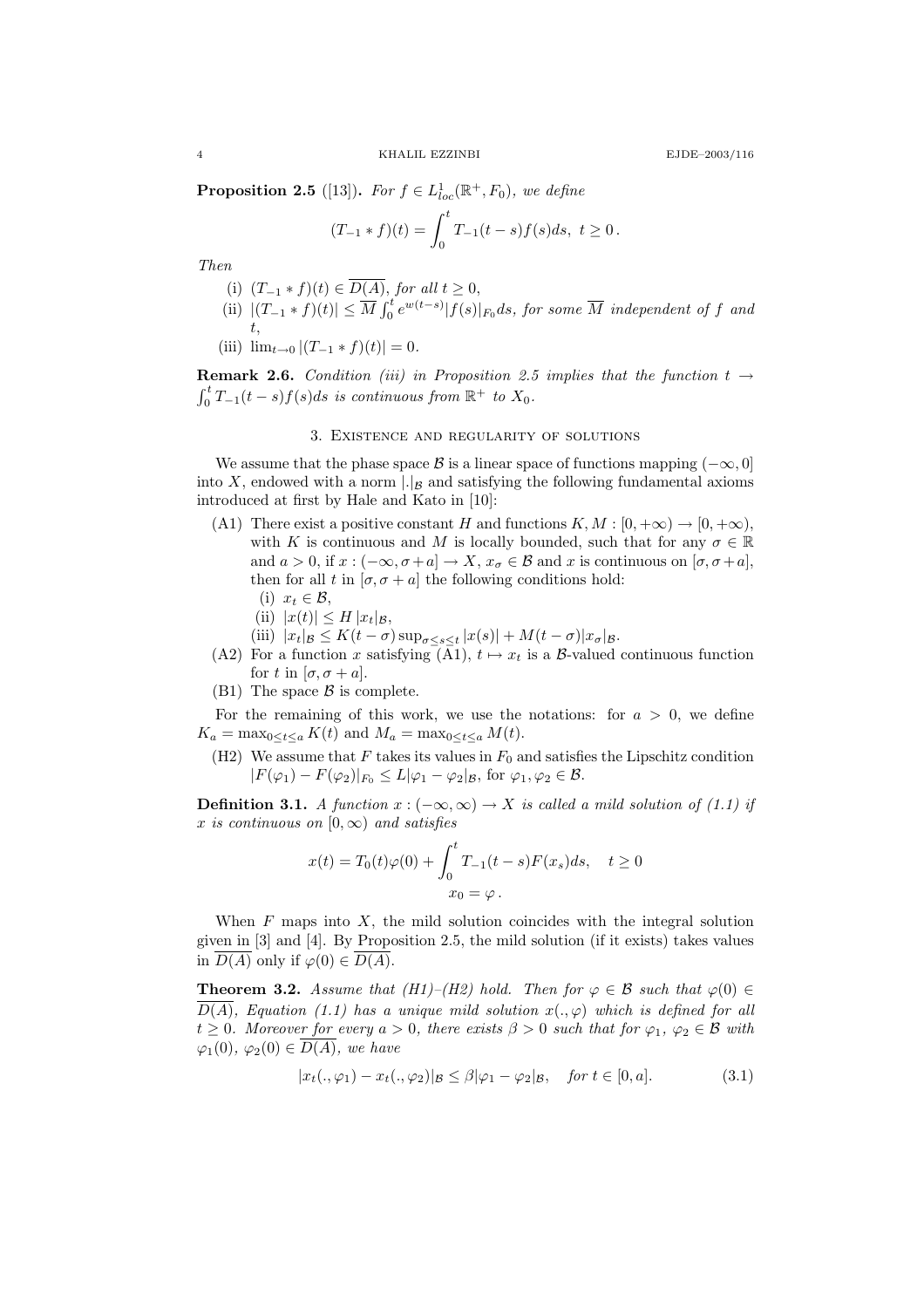*Proof.* Let  $\varphi \in \mathcal{B}$  such that  $\varphi(0) \in \overline{D(A)}$  and for  $a > 0$ , we introduce the set  $Z_a(\varphi)$ by

$$
Z_a(\varphi) := \{ y \in C([0, a]; X) : y(0) = \varphi(0) \},
$$

provided with the uniform norm topology which will be denoted by

$$
|y|_{\infty} = \sup_{s \in [0,a]} |y(s)|, \text{ for } y \in Z_a(\varphi).
$$

For  $x \in Z_a(\varphi)$ , the function  $\tilde{x}: (-\infty, a] \to X$  is given by

$$
\widetilde{x}(t) = \begin{cases} x(t), & t \in [0, a], \\ \varphi(t), & -\infty < t \le 0. \end{cases}
$$

By virtue of conditions (H2) and (A2), we deduce that the mapping  $s \to F(\tilde{x}_s)$  is continuous from [0, a] to  $F_0$ . Let  $\mathcal P$  be defined on  $Z_a(\varphi)$  by

$$
(\mathcal{P}x)(t) = T_0(t)\varphi(0) + \int_0^t T_{-1}(t-s)F(\widetilde{x}_s)ds, \quad t \in [0, a].
$$

By Proposition 2.5, we get that the function  $t \to \int_0^t T_{-1}(t-s)F(\tilde{x}_s)ds$  is continuous from [0, a] to X, which implies that  $\mathcal{P}x \in Z_a(\varphi)$ , if  $x \in Z_a(\varphi)$ . Therefore, by Proposition 2.5, we have

$$
\left|\int_0^t T_{-1}(t-s)(F(\widetilde{x}_s) - F(\widetilde{y}_s))ds\right| \leq \overline{M} \int_0^t e^{w(t-s)}|F(\widetilde{x}_s) - F(\widetilde{y}_s)|_{F_0}ds,
$$

this implies by assumption (H2) that

$$
\Big|\int_0^t T_{-1}(t-s)(F(\widetilde{x}_s) - F(\widetilde{y}_s))ds\Big| \leq \overline{M}L \int_0^t e^{w(t-s)}|\widetilde{x}_s - \widetilde{y}_s|_{\mathcal{B}}ds.
$$

Without loss of generality we assume that  $\omega > 0$  and then by (A1) part (iii), we obtain

$$
|(\mathcal{P}x)(t) - (\mathcal{P}y)(t)| \le \overline{M}Le^{\omega a} \int_0^t K(s) \sup_{0 \le \xi \le s} |x(\xi) - y(\xi)| ds
$$
  

$$
\le \overline{M}Le^{\omega a} K_a \int_0^t \sup_{0 \le \xi \le s} |x(\xi) - y(\xi)| ds.
$$

Arguing as above we can see that

$$
\begin{split} |(\mathcal{P}^2x)(t) - (\mathcal{P}^2y)(t)| &\leq \overline{M}Le^{\omega a}K_a \int_0^t \sup_{0 \leq \xi \leq s} |(\mathcal{P}x)(\xi) - (\mathcal{P}y)(\xi)|ds, \\ &\leq (\overline{M}Le^{\omega a}K_a)^2 \int_0^t \sup_{0 \leq \xi \leq s} \int_0^{\xi} \sup_{0 \leq \alpha \leq p} |x(\alpha) - y(\alpha)|dp\,ds, \\ &\leq (\overline{M}Le^{\omega a}K_a)^2 \int_0^t \int_0^s dp\,ds |x - y|_{\infty}, \\ &\leq \frac{(\overline{M}Le^{\omega a}K_a)^2}{2} a^2 |x - y|_{\infty}. \end{split}
$$

Then for every  $n \in \mathbb{N}^*$  we have

$$
|(\mathcal{P}^n x)(t)-(\mathcal{P}^n y)(t)|\leq \frac{(\overline{M}Le^{\omega a}K_a)^n}{n!}a^n|x-y|_\infty.
$$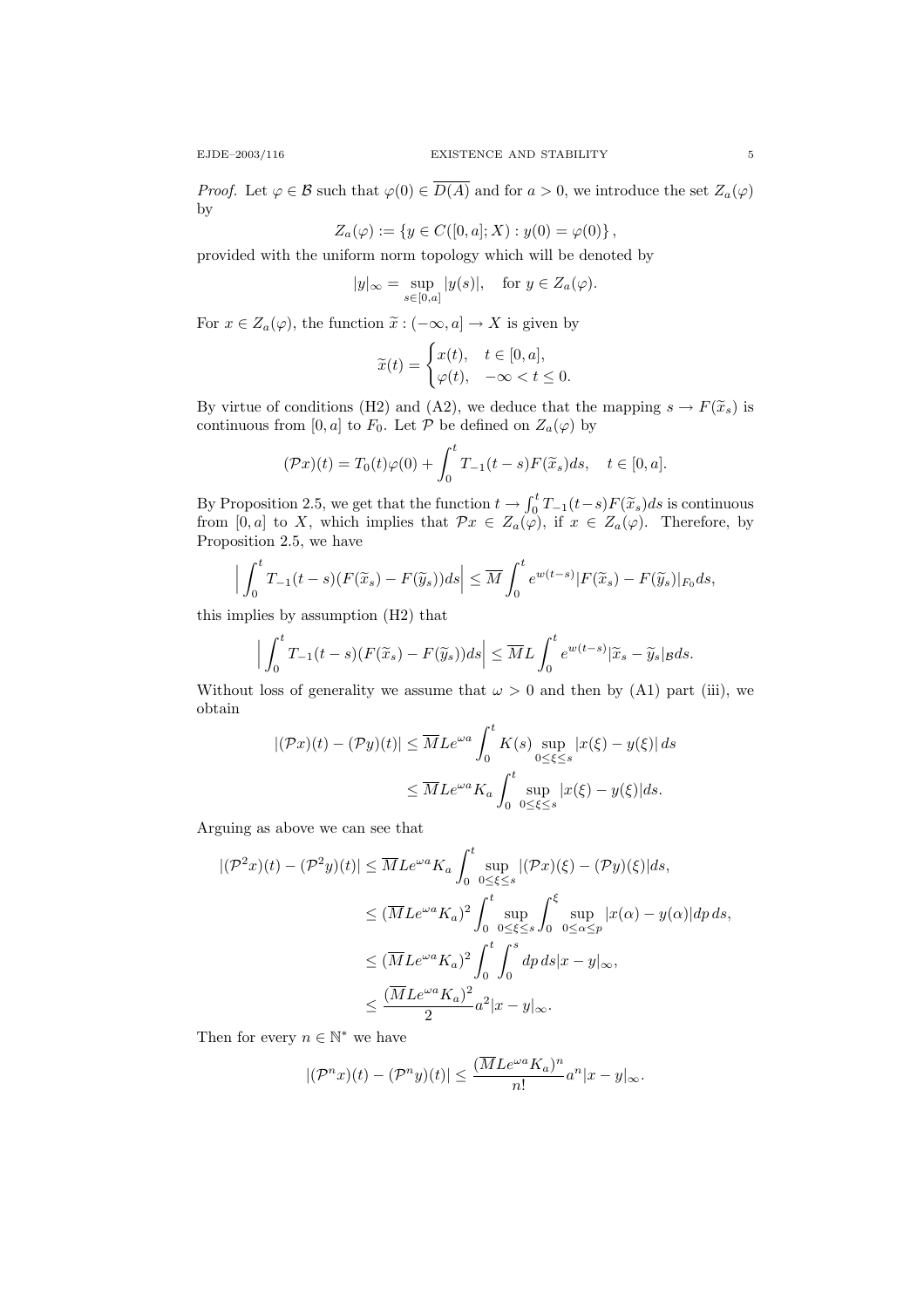Since there exists  $n \in \mathbb{N}$  such that  $\frac{(\overline{M} L e^{\omega a} K_a)^n}{n!}$  $\frac{a_n}{n!}$   $\alpha^n$  < 1, it follows that  $\mathcal{P}^n$  is a strict contraction on the closed subset  $Z_a(\varphi)$  of the Banach space  $C([0, a]; X)$ . Consequently P has a unique fixed point in  $Z_a(\varphi)$ , this holds for every  $a > 0$ . We conclude that Equation (1.1) has a unique mild solution  $x(., \varphi)$  on  $(-\infty, \infty)$ . Moreover the solution depends continuously on the initial data. In fact, if we consider two solutions  $x := x(., \varphi_1)$  and  $y := y(., \varphi_2)$  for  $\varphi_1, \varphi_2 \in \mathcal{B}$  such that  $\varphi_1(0), \varphi_2(0) \in \overline{D(A)}$ , then for every  $t \in [0, a]$  with  $a > 0$  fixed, we have

$$
|x(t) - y(t)| \le |T_0(t)(\varphi_1(0) - \varphi_2(0))| + \overline{M}Le^{\omega a} \int_0^t |x_s - y_s|_{\mathcal{B}} ds,
$$
  
\n
$$
\le N_0 e^{\omega a} |\varphi_1(0) - \varphi_2(0)|
$$
  
\n
$$
+ \overline{M}Le^{\omega a} \int_0^t \left( K(s) \max_{0 \le \xi \le s} |x(\xi) - y(\xi)| + M(s) |\varphi_1 - \varphi_2|_{\mathcal{B}} \right) ds,
$$
  
\n
$$
\le HN_0 e^{\omega a} |\varphi_1 - \varphi_2|_{\mathcal{B}} + \overline{M}Le^{\omega a} K_a \int_0^t \max_{0 \le \xi \le s} |x(\xi) - y(\xi)| ds
$$
  
\n
$$
+ a \overline{M}Le^{\omega a} M_a |\varphi_1 - \varphi_2|_{\mathcal{B}}.
$$

By Gronwall's lemma, it follows that

$$
\max_{0 \le s \le t} |x(s) - y(s)| \le \beta_0 |\varphi_1 - \varphi_2|_{\mathcal{B}}, \quad \text{for } t \in [0, a],
$$

where  $\beta_0 = e^{\omega a} (H N_0 + a \overline{M} L M_a) \exp(a \overline{M} L K_a e^{\omega a})$ . Therefore, by (A1) part (iii),

$$
|x_t(.,\varphi_1) - x_t(.,\varphi_2)|_{\mathcal{B}} \le K(t) \sup_{0 \le s \le t} |x(s,\varphi_1) - x(s,\varphi_2)| + M(t)|\varphi_1 - \varphi_2|_{\mathcal{B}},
$$

which implies the desired estimate (3.1).

For the regularity of the mild solution, we need to compute the integral in  $\beta$ from the integral in X. For that we suppose that  $\mathcal B$  satisfies the condition:

(C1) If  $(\phi_n)_{n\geq 0}$  is a Cauchy sequence in  $\mathcal B$  and if  $(\phi_n)_{n\geq 0}$  converges compactly to  $\phi$  on  $\overline{(-\infty,0]}$ , then  $\phi$  is in  $\mathcal{B}$  and  $|\phi_n - \phi|_{\mathcal{B}} \to 0$ , as  $n \to \infty$ .

**Lemma 3.3** ([14]). Let B satisfy (C1) and  $f : [0, a] \rightarrow \mathcal{B}$ ,  $a > 0$ , be a continuous function such that  $f(t)(\theta)$  is continuous for  $(t, \theta) \in [0, a] \times (-\infty, 0]$ . Then

$$
\Big[\int_0^a f(t)dt\Big](\theta) = \int_0^a f(t)(\theta)dt, \quad \theta \in (-\infty, 0].
$$

One can obtain the similar result, by assuming that  $\beta$  satisfies

(D1) For a sequence  $(\phi_n)_{n\geq 0}$  in  $\mathcal{B}$ , if  $|\phi_n|_{\mathcal{B}} \to 0$ , as  $n \to \infty$ , then  $|\phi_n(\theta)| \to 0$ , as  $n \to \infty$ , for each  $\theta \in (-\infty, 0]$ .

**Lemma 3.4.** Let B satisfy (D1) and  $f : [0, a] \rightarrow B$  be a continuous function. Then for all  $\theta \in (-\infty, 0]$ , the function  $f(.)(\theta)$  is continuous and

$$
\Big[\int_0^a f(t)dt\Big](\theta) = \int_0^a f(t)(\theta)dt, \quad \theta \in (-\infty, 0].
$$

*Proof.* Since the function  $f$  is continuous, it follows that

$$
\int_0^a f(t)dt = \lim_{n \to +\infty} \frac{a}{n} \sum k = 1^n f(\frac{ka}{n}) \text{ in } \mathcal{B}.
$$

$$
\Box
$$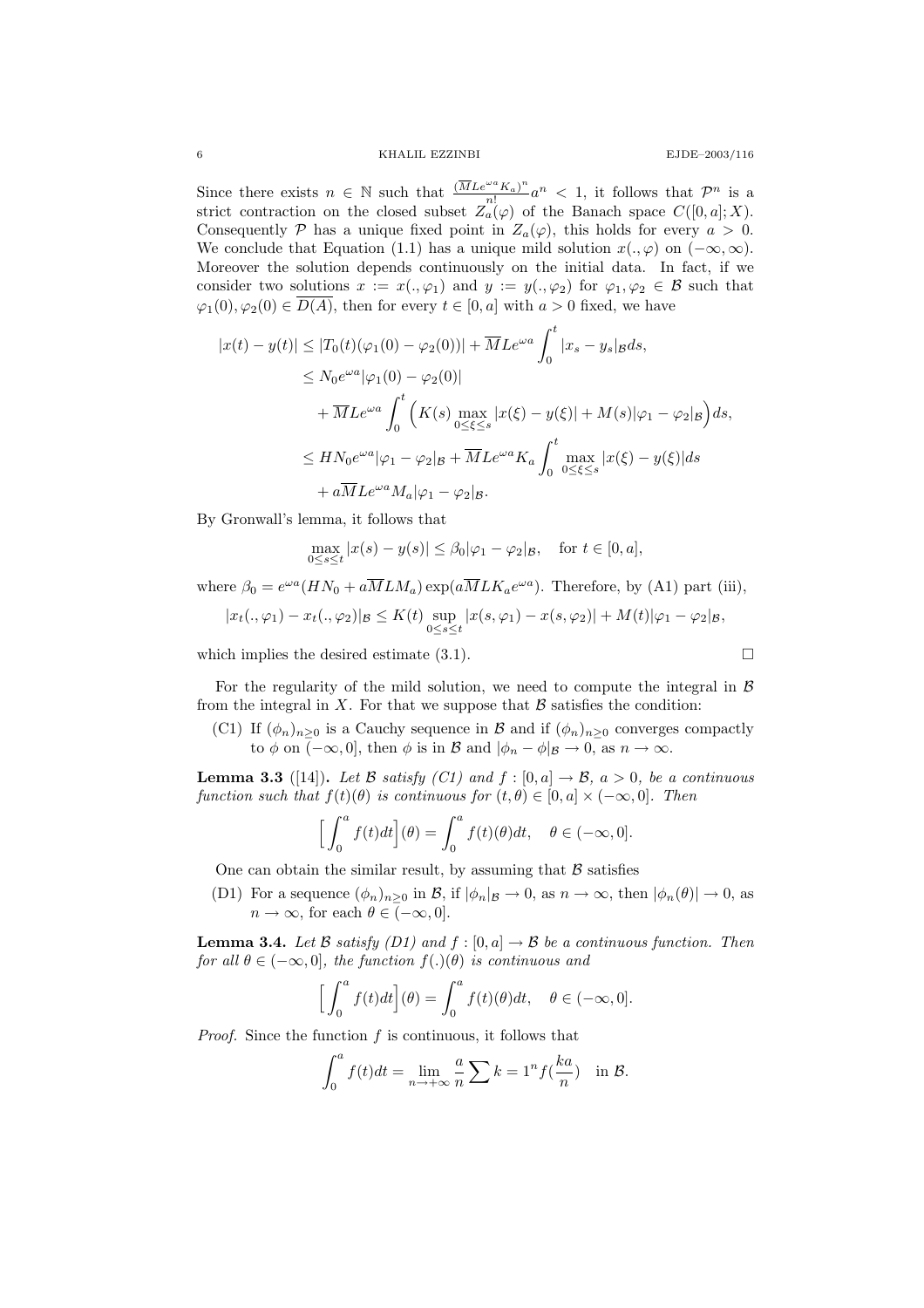By assumption (D1),

$$
\Big[\int_0^a f(t)dt\Big](\theta) = \lim_{n \to +\infty} \frac{a}{n} \sum_{k=1}^n f(\frac{kn}{a})(\theta), \quad \theta \in (-\infty, 0].
$$

Moreover by (D1), the function  $f(.)(\theta)$  is continuous on [0, a], from what we infer that for all  $\theta \in (-\infty, 0]$ , the function  $f(.)(\theta)$  is integrable on [0, a] and

$$
\int_0^a f(t)(\theta)dt = \lim_{n \to +\infty} \frac{a}{n} \sum_{k=1}^n f(\frac{kn}{a})(\theta), \quad \theta \in (-\infty, 0],
$$

which implies

$$
\Big[\int_0^a f(t)dt\Big](\theta) = \int_0^a f(t)(\theta)dt, \quad \theta \in (-\infty, 0].
$$

**Theorem 3.5.** Assume that (H1) and (H2) hold and  $\beta$  satisfies (C1) or (D1). Furthermore we assume that  $F : \mathcal{B} \to F_0$  is continuously differentiable and F' is locally Lipschitz. Let  $\varphi \in \mathcal{B}$  be continuously differentiable such that

$$
\varphi' \in \mathcal{B}, \varphi(0) \in F_1, \varphi'(0) \in \overline{D(A)}, \text{ and } \varphi'(0) = A_{-1}\varphi(0) + F(\varphi).
$$

Then the mild solution x of (1.1) belongs to  $C^1(\mathbb{R}^+, X) \cap C(\mathbb{R}^+, F_1)$  and satisfies

$$
\frac{d}{dt}x(t) = A_{-1}x(t) + F(x_t), \quad t \ge 0
$$
\n
$$
x_0 = \varphi.
$$
\n(3.2)

The proof of this theorem is based on the following Lemma.

**Lemma 3.6** ([13]). For  $u_0 \in F_1$  and  $h \in W^{1,1}(\mathbb{R}^+, F_0)$  such that  $A_{-1}u_0 + h(0) \in$  $\overline{D(A)}$ , the equation

$$
\frac{d}{dt}u(t) = A_{-1}u(t) + h(t), \ t \ge 0
$$
\n
$$
u(0) = u_0
$$
\n(3.3)

has a unique solution  $u \in C^1(\mathbb{R}^+, X) \cap C(\mathbb{R}^+, F_1)$ .

**Remark 3.7.** The mild solution of  $(3.3)$  is given by

$$
u(t) = T_0(t)u_0 + \int_0^t T_{-1}(t-s)h(s)ds, \quad t \ge 0
$$

Using Lemma 3.6 we can deduce that  $u \in C^1(\mathbb{R}^+, X) \cap C(\mathbb{R}^+, F_1)$  and satisfies (3.3) for every  $t \geq 0$ .

*Proof of Theorem 3.5.* Set  $a > 0$  and let x be the mild solution of (1.1) on [0, a]. Consider the equation

$$
y(t) = T_0(t)\varphi'(0) + \int_0^t T_{-1}(t-s)F'(x_s)y_s ds, \quad \text{for } t \in [0, a]
$$
  

$$
y_0 = \varphi'.
$$
 (3.4)

Then using the same reasoning as in the proof of Theorem 3.2 we get that Equation (3.4) has a unique solution y on  $(-\infty, a]$ . Let  $z : (-\infty, a] \to X$  be defined by

$$
z(t) = \begin{cases} \varphi(0) + \int_0^t y(s) \, ds, & \text{for } t \in [0, a] \\ \varphi(t), & \text{for } t \in (-\infty, 0]. \end{cases}
$$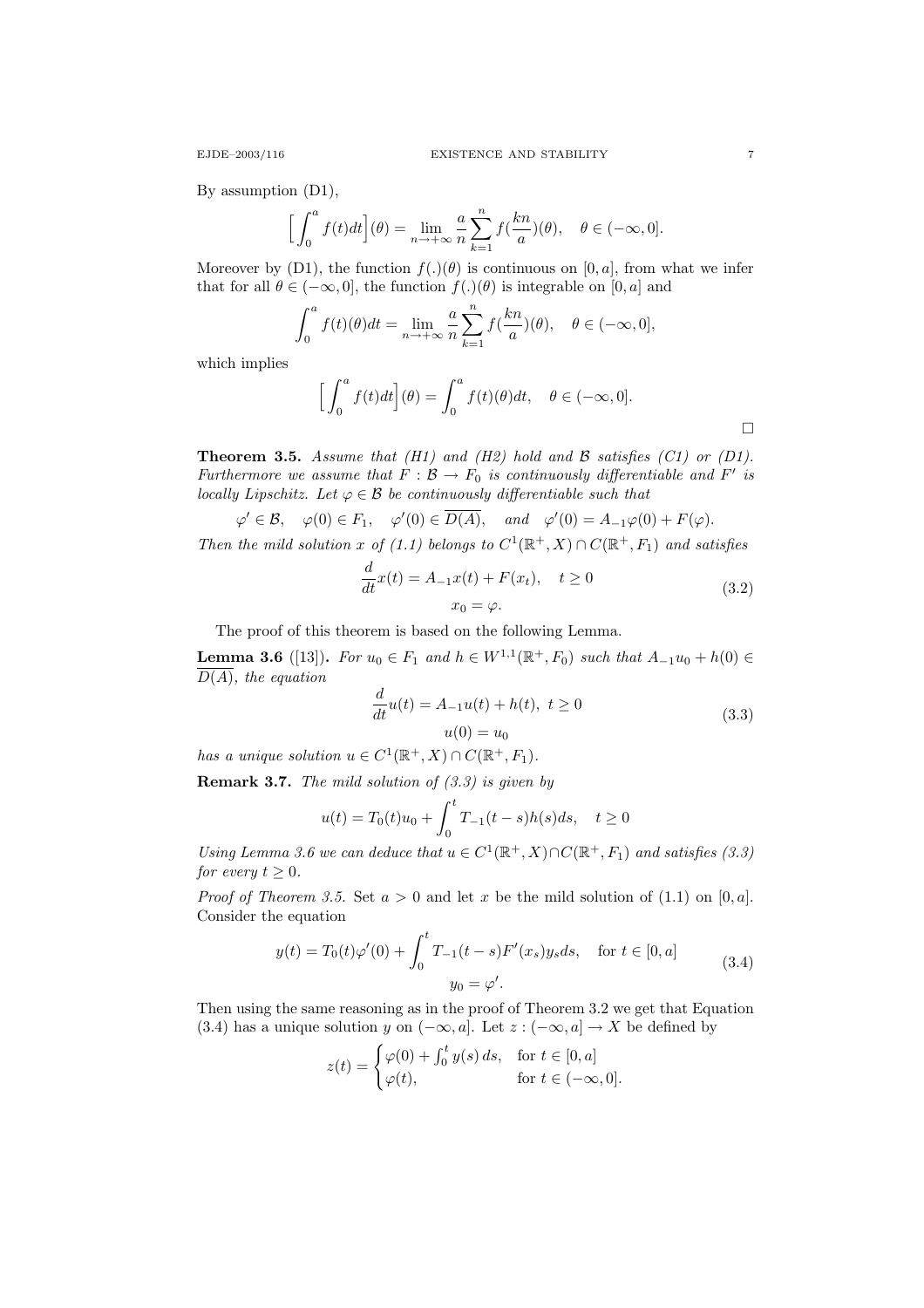By Lemma 3.3 or Lemma 3.4, we deduce that

$$
z_t = \varphi + \int_0^t y_s ds, \quad \text{for } t \in [0, a]. \tag{3.5}
$$

We will show that  $x = z$  on [0, a]. From (3.4),

$$
\int_0^t y(s)ds = \int_0^t T_0(s)\varphi'(0)ds + \int_0^t \int_0^s T_{-1}(s-\sigma)F'(x_{\sigma})y_{\sigma}d\sigma ds.
$$
 (3.6)

On the other hand  $t \to z_t$  is differentiable from [0, a] to  $\mathcal{B}$ , then by differentiability of F, we get that  $t \to F(z_t)$  is differentiable from [0, a] to  $F_0$ , since  $F_0 \hookrightarrow X_{-1}$ , it follows that  $t \to F(z_t)$  is differentiable from [0, a] to  $X_{-1}$  and then for  $t \in [0, a]$ , we have

$$
\frac{d}{dt} \int_0^t T_{-1}(t-s) F(z_s) ds = T_{-1}(t) F(\varphi) + \int_0^t T_{-1}(t-s) F'(z_s) y_s ds,
$$

which implies

$$
\int_0^t T_{-1}(s) F(\varphi) ds = \int_0^t T_{-1}(t-s) F(z_s) ds + \int_0^t \int_0^s T_{-1}(s-\sigma) F'(z_{\sigma}) y_{\sigma} d\sigma ds. (3.7)
$$

It follows that

$$
z(t)
$$
  
=  $\varphi(0) + \int_0^t T_0(s)(A_{-1}\varphi(0) + F(\varphi))ds + \int_0^t \int_0^s T_{-1}(s-\sigma)F'(x_{\sigma})y_{\sigma}d\sigma ds$   
=  $\varphi(0) + \int_0^t T_{-1}(s)(A_{-1}\varphi(0) + F(\varphi))ds + \int_0^t \int_0^s T_{-1}(s-\sigma)F'(x_{\sigma})y_{\sigma}d\sigma ds$   
=  $T_{-1}(t)\varphi(0) + \int_0^t T_{-1}(s)F(\varphi)ds + \int_0^t \int_0^s T_{-1}(s-\sigma)F'(x_{\sigma})y_{\sigma}d\sigma ds$ 

Using (3.7) we obtain

$$
z(t) = T_{-1}(t)\varphi(0) + \int_0^t T_{-1}(t-s)F(z_s)ds
$$
  
+ 
$$
\int_0^t \int_0^s T_{-1}(s-\sigma)(F'(x_{\sigma}) - F'(z_{\sigma}))y_{\sigma}d\sigma ds.
$$

On the other hand  $\varphi(0) \in F_1$  which gives that  $T_{-1}(t)\varphi(0) = T_0(t)\varphi(0)$ , for all  $t \geq 0$ . Then

$$
x(t) - z(t)
$$
  
=  $\int_0^t T_{-1}(t-s)(F(x_s) - F(z_s))ds - \int_0^t \int_0^s T_{-1}(s-\sigma)(F'(x_{\sigma}) - F'(z_{\sigma}))y_{\sigma}d\sigma ds.$ 

Using the local Lipschitz condition on  $F'$  we get that there exists a positive constant  $b_0$  such that

$$
\sup_{0\leq s\leq t}|x(s)-z(s)|\leq b_0\int_0^t|x_s-z_s|gds.
$$

Since  $x_0 = z_0 = \varphi$ , axiom (A1) part (iii) implies

$$
|x_t - z_t|_{\mathcal{B}} \le K_a \sup_{0 \le s \le t} \sup |x(s) - z(s)|.
$$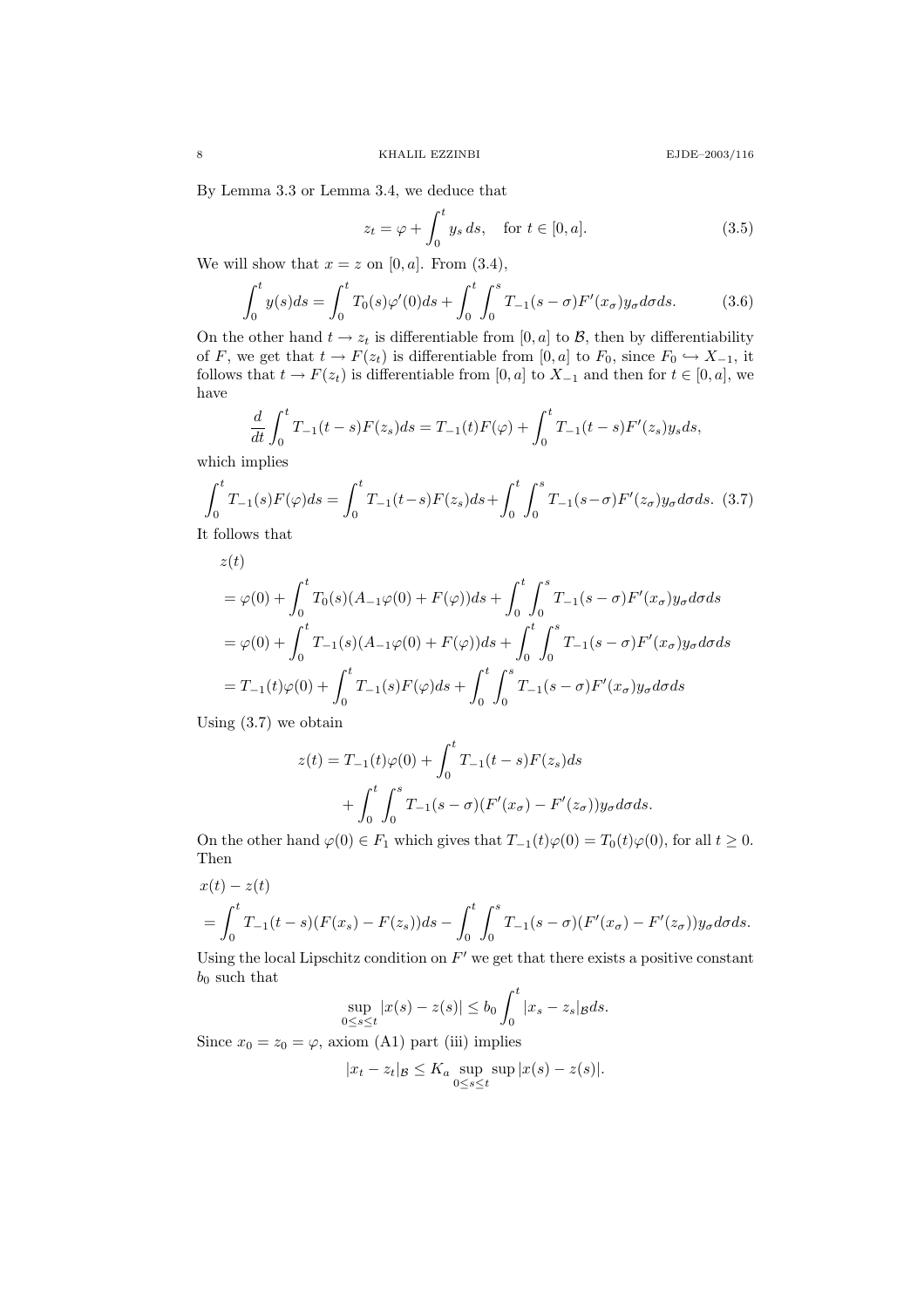Then

$$
|x_t - z_t|_{\mathcal{B}} \le K_a b_0 \int_0^t |x_s - z_s|_{\mathcal{B}} ds.
$$

Using Gronwall's lemma, we conclude that  $|x_t-z_t|_{\mathcal{B}} = 0$  for  $t \in [0, a]$ . Consequently,  $x(t) = z(t)$  for all  $t \in (-\infty, a]$ . Hence,  $t \to x_t$  is continuously differentiable on [0, a], for every  $a > 0$ . We deduce that  $F(x) \in C^1(\mathbb{R}^+, F_0)$  and by Lemma 3.6 we deduce that x belongs to  $C^1(\mathbb{R}^+, X) \cap C(\mathbb{R}^+, F_1)$  and satisfies (3.2).

# 4. The solution semigroup and linearized stability

Let  $H$  be the phase space of Equation (1.1) which is given by

$$
\mathcal{H} = \Big\{ \varphi \in \mathcal{B} : \varphi(0) \in \overline{D(A)} \Big\}.
$$

For  $t \geq 0$ , we define the continuous operator  $U(t)$  on H by  $U(t)\varphi = x_t(.,\varphi),$ where  $x(., \varphi)$  is the mild solution of (1.1). Then we can see that  $(U(t))_{t>0}$  is a strongly continuous semigroups on  $H$ . We are interested in studying the behavior of solutions of Equation (1.1) near an equilibrium . We mean by an equilibrium a constant mild solution  $x^*$  of  $(1.1)$ . Without loss of generality we suppose that  $x^* = 0$  and  $F(0) = 0$ .

 $(H3)$  F is differentiable at zero.

Then the linearized equation at zero is given by

$$
\frac{d}{dt}y(t) = Ay(t) + \mathcal{L}(y_t), \quad \text{for } t \ge 0,
$$
\n
$$
y_0 = \varphi \in \mathcal{B},
$$
\n(4.1)

where  $\mathcal{L} = F'(0)$ . Let  $(T(t))_{t\geq 0}$  be the solution semigroup associated to Equation (4.1) that is defined by  $T(t)\varphi = y_t(.,\varphi), \varphi \in \mathcal{H}$ , where  $y(.,\varphi)$  is the mild solution of Equation (4.1).

**Theorem 4.1.** Assume that conditions (H1)–(H3) hold. Then for  $t \geq 0$ , the derivative at zero of  $U(t)$  is  $T(t)$ .

*Proof.* Let  $x(., \varphi)$  and  $y(., \varphi)$  be respectively the mild solutions of (1.1) and (4.1). By assumption (A1) part (iii), we have for all  $t \geq 0$ 

$$
|U(t)\varphi - T(t)\varphi|_{\mathcal{B}} \leq K(t) \sup_{0 \leq \sigma \leq t} |x(\sigma, \varphi) - y(\sigma, \varphi)|
$$
  
\n
$$
\leq K(t) \sup_{0 \leq \sigma \leq t} \Big| \int_0^{\sigma} T_{-1}(\sigma - s) (F(U(s)\varphi) - \mathcal{L}(T(s)\varphi)) ds \Big|,
$$
  
\n
$$
\leq K(t) \overline{M} e^{\omega t} \int_0^t e^{-\omega s} |F(U(s)\varphi) - \mathcal{L}(T(s)\varphi)|_{F_0} ds,
$$
  
\n
$$
\leq K(t) \overline{M} e^{\omega t} \Big( \int_0^t e^{-\omega s} |F(U(s)\varphi) - \mathcal{L}(U(s)\varphi)|_{F_0} ds \Big)
$$
  
\n
$$
+ \int_0^t e^{-\omega s} |\mathcal{L}(U(s)\varphi) - \mathcal{L}(T(s)\varphi)|_{F_0} ds \Big).
$$

By virtue of the differentiability of  $F$  at 0 and from  $(3.1)$  of Theorem 3.2, we deduce that for  $\varepsilon > 0$ , there exists  $\delta > 0$  such that

$$
\int_0^t e^{-\omega s} |F(U(s)\varphi) - \mathcal{L}(U(s)\varphi)|_{F_0} ds \leq \varepsilon |\varphi|_{\mathcal{B}}, \quad \text{for } |\varphi|_{\mathcal{B}} \leq \delta.
$$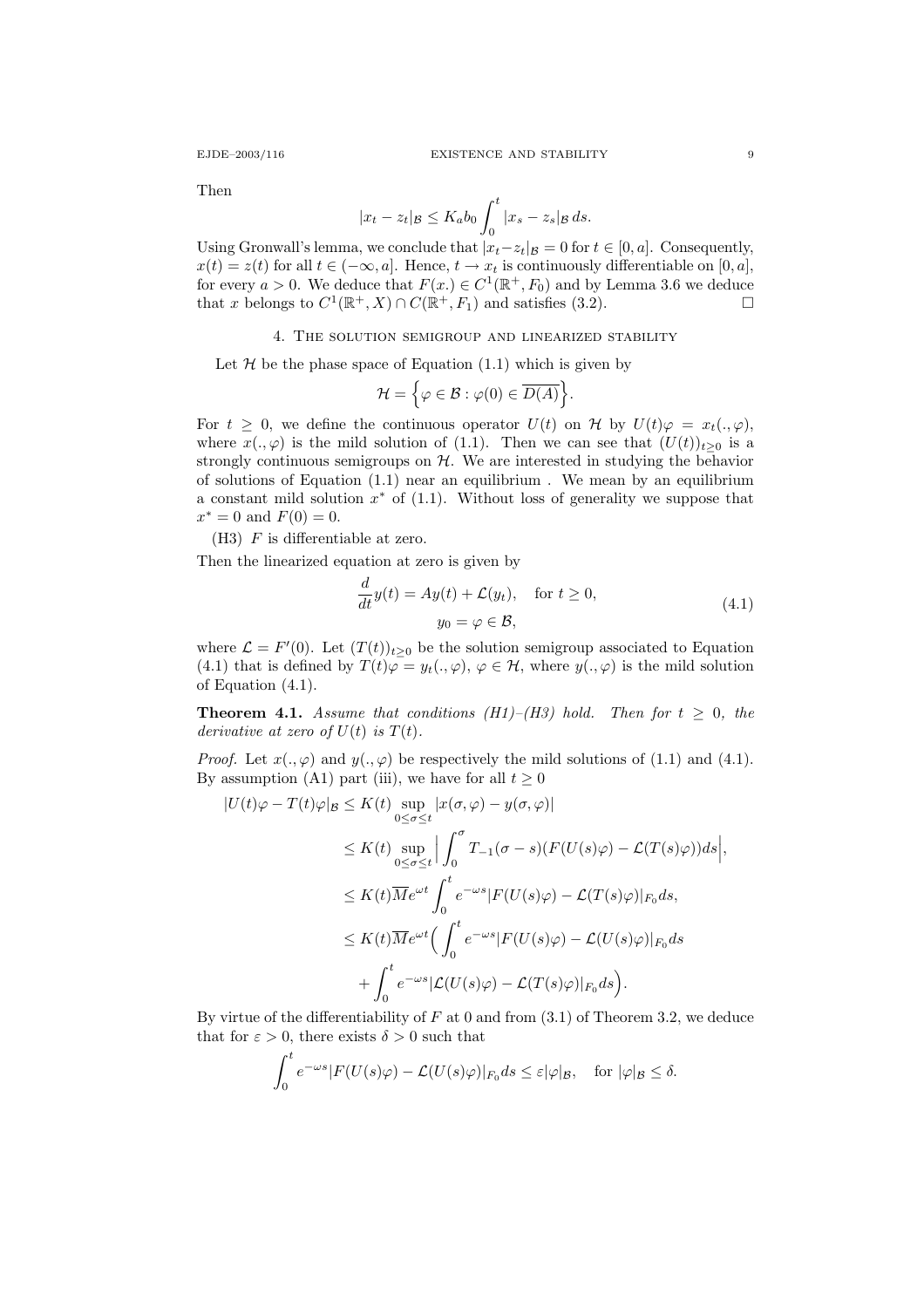On the other hand, one has

$$
\int_0^t e^{-\omega s} |\mathcal{L}(U(s)\varphi) - \mathcal{L}(T(s)\varphi)|_{F_0} ds \le |\mathcal{L}|_{\mathcal{L}(\mathcal{B}, F_0)} \int_0^t e^{-\omega s} |U(s)\varphi - T(s)\varphi|_{\mathcal{B}} ds.
$$

Consequently,

$$
|U(t)\varphi - T(t)\varphi|_{\mathcal{B}} \leq K(t)\overline{M}e^{\omega t} \Big(\varepsilon |\varphi|_{\mathcal{B}} + |\mathcal{L}|_{\mathcal{L}(\mathcal{B},F_0)} \int_0^t e^{-\omega s} |U(s)\varphi - T(s)\varphi|_{\mathcal{B}} ds\Big).
$$

By Gronwall's lemma,

$$
|U(t)\varphi - T(t)\varphi|_{\mathcal{B}} \leq K(t)\overline{M}\varepsilon|\varphi|_{\mathcal{B}} \exp\Big((|\mathcal{L}|_{\mathcal{L}(\mathcal{B},F_0)}K(t)\overline{M} + \omega)t\Big), \quad t \geq 0.
$$

Hence, we conclude that  $U(t)$  is differentiable at 0 and  $(D_{\varphi}U(t))(0) = T(t)$ .

**Theorem 4.2.** Assume that conditions  $(H1)$ – $(H3)$  hold. If the zero equilibrium of  $(T(t))_{t\geq0}$  is exponentially stable, then the zero equilibrium of  $(U(t))_{t\geq0}$  is locally exponentially stable in the sense that there exist  $\delta > 0$   $\mu > 0$ ,  $k \ge 1$  such that

$$
|U(t)\varphi| \leq ke^{-\mu t}|\varphi|, \quad \text{for } |\varphi| \leq \delta \ t \geq 0.
$$

Moreover if H can be decomposed as  $H = H_1 \oplus H_2$  where  $H_i$  are T-invariant subspaces of H and  $H_1$  is finite-dimensional and with  $\omega_0 = \lim_{h \to \infty} \frac{1}{h} \log |T(h)/H_2|$ we have

$$
\inf\left\{|\lambda|:\lambda\in\sigma(T(t)/\mathcal{H}_1)\right\}>e^{\omega_0t}.
$$

Then zero is not stable in the sense that there exist  $\varepsilon > 0$  and sequence  $(\varphi_n)_n$ converging to 0 and  $(t_n)_n$  of positive reals such that  $|U(t_n)\varphi_n| > \varepsilon$ .

The proof of this theorem is based on Theorem 4.1 and on the following result.

**Theorem 4.3** ([6]). Let  $(V(t))_{t>0}$  be a nonlinear strongly continuous semigroup on a subset  $\Omega$  of a Banach space Z and assume that  $x_0 \in \Omega$  is an equilibrium of  $(V(t))_{t>0}$  such that  $V(t)$  is differentiable at  $x_0$  for each  $t \geq 0$ , with  $W(t)$  the derivative at  $x_0$  of  $V(t)$ ,  $t \geq 0$ . Then  $(W(t))_{t>0}$  is a strongly continuous semigroup of bounded linear operators on Z. If the zero equilibrium of  $(W(t))_{t>0}$  is exponentially stable, then  $x_0$  is locally exponentially stable of  $(V(t))_{t\geq0}$ . Moreover if Z can be decomposed as  $Z = Z_1 \oplus Z_2$  where  $Z_i$  are W-invariant subspaces of Z and  $Z_1$  is finite-dimensional and with  $\omega_0 = \lim_{h \to \infty} \frac{1}{h} \log |W(h)/Z_2|$  we have

$$
\inf\left\{|\lambda|:\lambda\in\sigma(W(t)/Z_1)\right\}>e^{\omega_0t}.
$$

Then the equilibrium  $x_0$  is not stable in the sense that there exist  $\varepsilon > 0$  and sequence  $(x_n)_n$  converging to  $x_0$  and  $(t_n)_n$  of positive reals such that  $|V(t_n)x_n - x_0| > \varepsilon$ .

## 5. Applications

To apply our abstract result, we consider the partial functional differential equations with infinite delay,

$$
\frac{\partial}{\partial t}v(t,\xi) = -\frac{\partial}{\partial \xi}v(t,\xi) + m(\xi)\int_{-\infty}^{0} K(\theta, v(t+\theta,\xi))d\theta, \quad \text{for } \xi \in [0,1], \ t \ge 0,
$$

$$
v(t,0) = 0, \quad t \ge 0,
$$

$$
v(\theta,\xi) = v_0(\theta,\xi), \quad \text{for } \xi \in [0,1] \ \theta \in (-\infty,0],
$$

$$
(5.1)
$$

where K is a continuous function from  $(-\infty, 0] \times \mathbb{R}$  into  $\mathbb{R}$  and  $v_0 : (-\infty, 0] \times$  $[0, 1] \rightarrow \mathbb{R}$  is an appropriate function. Here and hereafter we suppose that m is not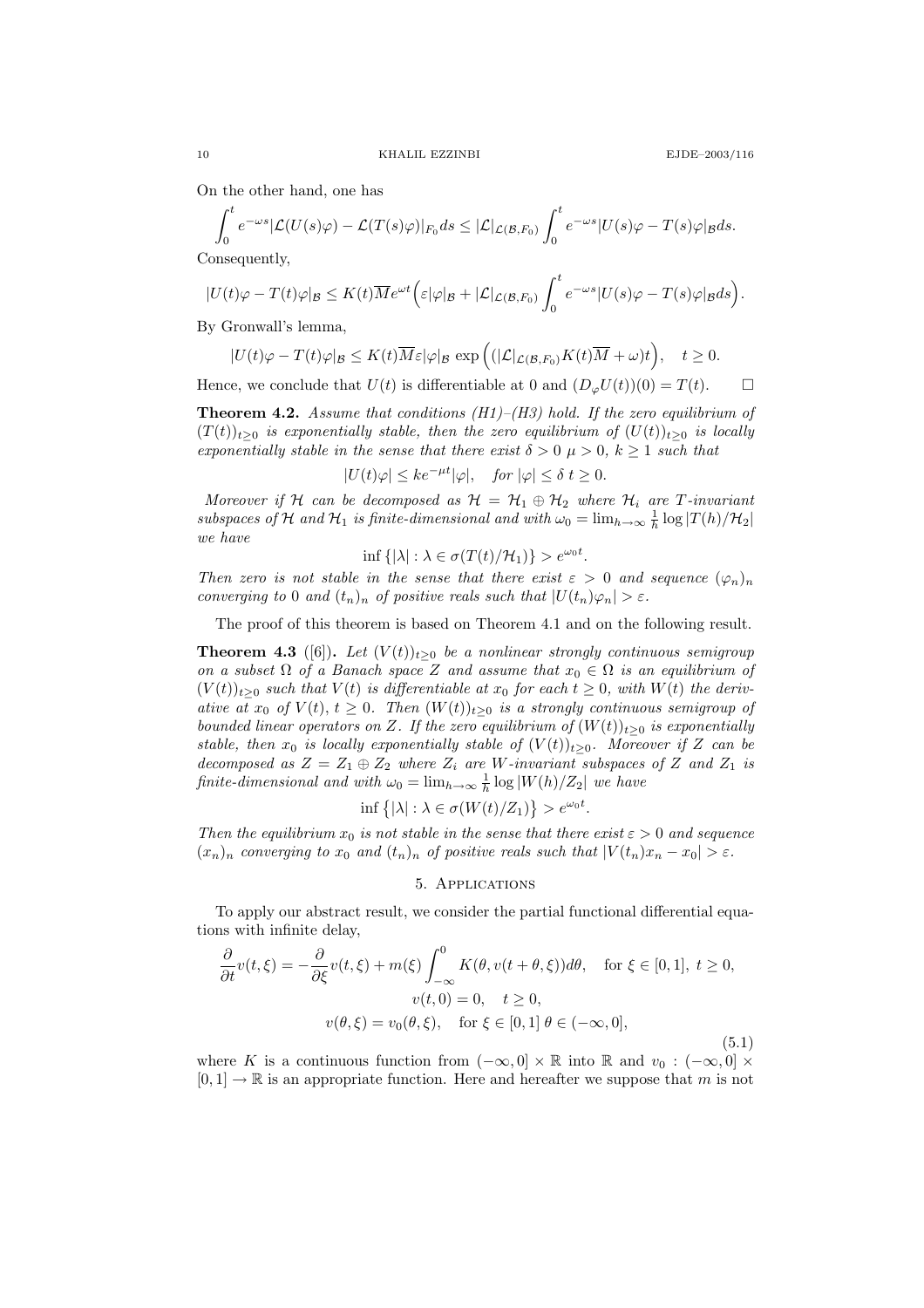necessarily continuous on [0, 1] and  $m \in L^{\infty}(0, 1)$ . Let A be the operator defined on  $X = C([0,1];\mathbb{R})$  by

$$
D(A) = \{ g \in C^1([0,1];\mathbb{R}) : g(0) = 0 \}, \quad Ag = -g'.
$$

Then  $\overline{D(A)} = C_0([0,1];\mathbb{R}) = \{g \in C([0,1];\mathbb{R}) : g(0) = 0\}.$ 

**Lemma 5.1** ([13]). The operator A is a Hille-Yosida operator on X. The part  $A_0$  of A in  $C_0([0,1];\mathbb{R})$  generates a strongly continuous semigroup  $(T_0(t))_{t>0}$  on  $C_0([0,1];\mathbb{R})$  which is given for  $g \in C_0([0,1];\mathbb{R})$  by

$$
(T_0(t)g)(\xi) = \begin{cases} g(\xi - t), & \text{if } t \le \xi \\ 0, & \text{if } t > \xi. \end{cases}
$$

Let  $\text{Lip}_0[0,1]$  be the space of Lipschitz continuous function on  $[0,1]$  vanishing at zero.

**Lemma 5.2** ([13]). The following properties hold:

- (i) The Favard class  $F_0$  of the extrapolated semigroup  $(T_{-1}(t))_{t\geq 0}$  is given by  $F_0 = L^{\infty}(0, 1).$
- (ii) The Favard class  $F_1$  of semigroup  $(T_0(t))_{t\geq 0}$  is given by  $F_1 = \text{Lip}_0[0,1],$ where the norm is given by

$$
|g|_{\text{Lip}} = \sup_{0 \le x_1 < x_2 \le 1} \frac{|g(x_1) - g(x_2)|}{x_1 - x_2}.
$$

(iii) The extrapolated operator  $A_{-1}$  coincides on  $F_1$  with the a.e. derivative.

Set  $\gamma > 0$ . For the phase space, we choose B to be defined by

$$
\mathcal{B} = C_{\gamma} = \{ \phi \in C((-\infty, 0]; X) : \lim_{\theta \to -\infty} e^{\gamma \theta} \phi(\theta) \text{ exists in } X \}
$$

with the norm  $|\phi|_{\gamma} = \sup_{\theta \leq 0} e^{\gamma \theta} |\phi(\theta)|, \phi \in C_{\gamma}$ .

**Lemma 5.3** ([12]). The space  $C_{\gamma}$  satisfies Assumptions (A1), (A2), (B1), (C1), and  $(D1)$ .

We assume the following:

(a) K is measurable in  $(\theta, z)$ ,  $K(., 0)$  is integrable on  $(-\infty, 0]$  and there exists a positive function  $G$  such that

$$
|K(\theta, z_1) - K(\theta, z_2)| \le G(\theta)|z_1 - z_2|, \quad \text{for } \theta \in (-\infty, 0] \ z_1, z_2 \in \mathbb{R}.
$$

- (b)  $G(.)e^{-\gamma}$  is integrable on  $(-\infty,0],$
- (c)  $v_0 \in C((-\infty,0] \times [0,1]; \mathbb{R}, v_0(0,0) = 0$  and  $\lim_{\theta \to -\infty} e^{\gamma \theta} v_0(\theta,.)$  exists in X. By making the following change of variables:

$$
x(t)(\xi) = v(t, \xi), t \ge 0, \quad \xi \in [0, 1],
$$
  

$$
\varphi(\theta)(\xi) = v_0(\theta, \xi), \theta \le 0, \quad \xi \in [0, 1],
$$
  

$$
F(\phi)(\xi) = m(\xi) \int_{-\infty}^0 K(\theta, \phi(\theta)(\xi)) d\theta, \quad \xi \in [0, 1], \phi \in C_{\gamma},
$$

Equation (5.1) takes the abstract form

$$
\frac{dx}{dt}(t) = Ax(t) + F(x_t), \quad t \ge 0,
$$
  
\n
$$
x_0 = \varphi \in C_{\gamma}.
$$
\n(5.2)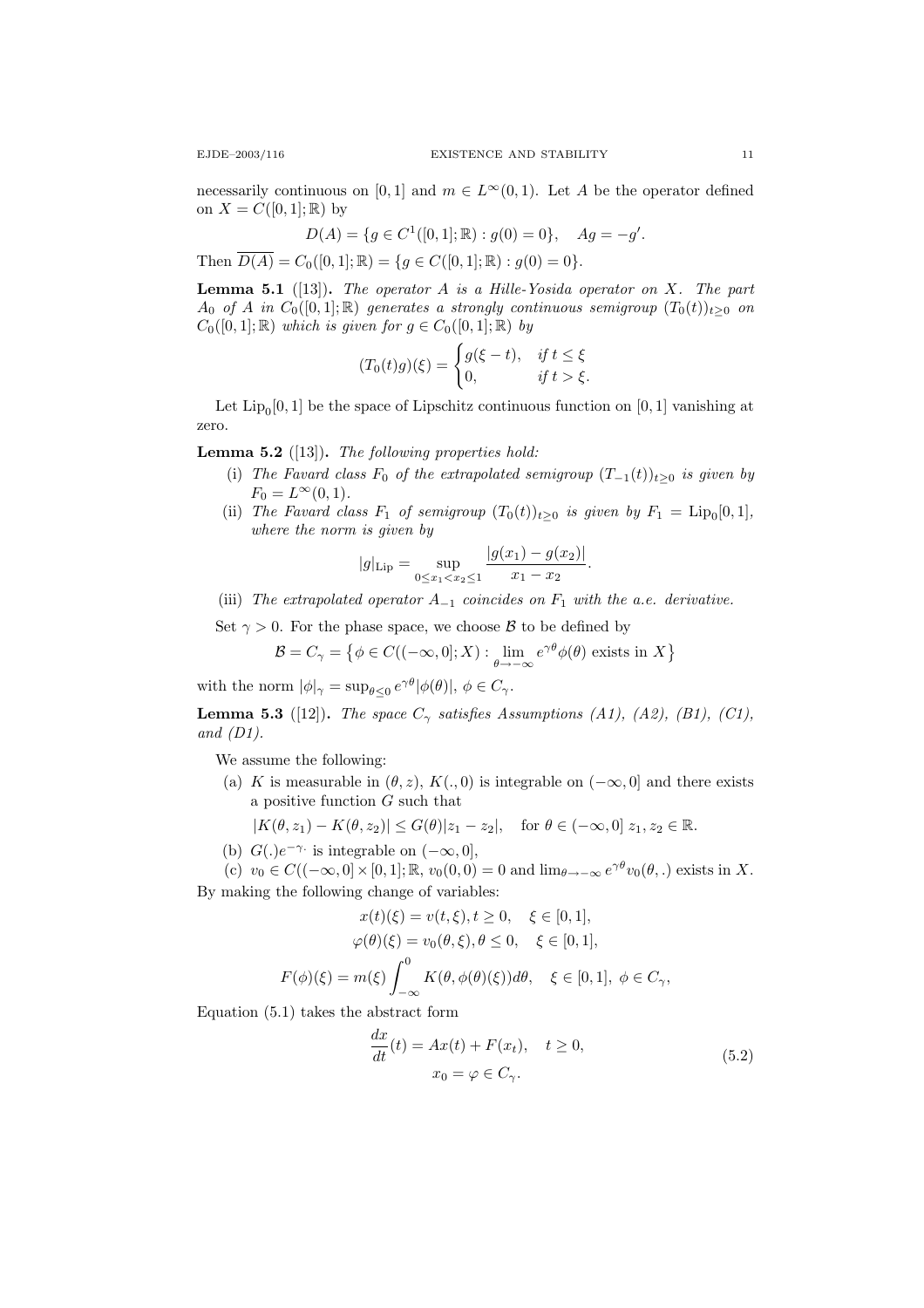**Proposition 5.4.** Assume that  $(a)-(c)$  above hold. Then  $(5.2)$  has a unique mild solution on  $(-\infty, \infty)$ .

*Proof.* Since  $m \in L^{\infty}(0, 1)$ , it follows that F doesn't take its values in X. However F takes its values in  $L^{\infty}(0, 1)$ . In fact if  $\phi_1 \in C_{\gamma}$ , then

$$
|F(\phi_1)|_{L^{\infty}(0,1)} \le \underset{x \in [0,1]}{\text{ess sup}} |m(x)| \underset{0 \le \xi \le 1}{\text{sup}} \int_{-\infty}^{0} G(\theta)|\phi_1(\theta)(\xi)| d\theta
$$

$$
+ \underset{x \in [0,1]}{\text{ess sup}} |m(x)| \int_{-\infty}^{0} |K(\theta,0)| d\theta.
$$

Moreover,

$$
\sup_{0\leq\xi\leq 1}\int_{-\infty}^0 G(\theta)|\phi_1(\theta)(\xi)|d\theta\leq \int_{-\infty}^0 e^{-\gamma\theta}G(\theta)d\theta\sup_{-\infty<\theta\leq 0,\ 0\leq\xi\leq 1}e^{\gamma\theta}|\phi_1(\theta)(\xi)|.
$$

It follows that for every  $\phi_1 \in C_\gamma$ ,  $F(\phi_1) \in L^\infty(0,1)$ . Moreover for  $\phi_1, \phi_2 \in C_\gamma$ , we have

$$
|F(\phi_1) - F(\phi_2)|_{L^{\infty}(0,1)}
$$
  
\n
$$
= \operatorname{ess} \sup_{x \in [0,1]} |m(x)| \sup_{0 \le \xi \le 1} \int_{-\infty}^{0} G(\theta)|\phi_1(\theta)(\xi) - \phi_2(\theta)(\xi)| d\theta
$$
  
\n
$$
\le |m|_{L^{\infty}(0,1)} \sup_{0 \le \xi \le 1} \int_{-\infty}^{0} e^{-\gamma \theta} G(\theta)(e^{\gamma \theta}|\phi_1(\theta)(\xi) - \phi_2(\theta)(\xi)|) d\theta,
$$
  
\n
$$
\le |m|_{L^{\infty}(0,1)} \Big(\int_{-\infty}^{0} e^{-\gamma \theta} G(\theta) d\theta\Big) \sup_{-\infty < \theta \le 0, 0 \le \xi \le 1} e^{\gamma \theta} |\phi_1(\theta)(\xi) - \phi_2(\theta)(\xi)|.
$$

Then F is Lipschitzian from  $C_\gamma$  to  $L^\infty(0,1)$ . Assumption (c) implies that  $\varphi \in$  $C_{\gamma}$  and  $\varphi(0) \in \overline{D(A)}$ . As a consequence, (5.2) has a unique mild solution v on  $(-\infty,\infty)$ . □

For the regularity, we assume that F is continuously differentiable from  $C_{\gamma}$  to  $L^{\infty}(0,1)$  and F' is locally Lipschitz. Let  $v_0 \in C((-\infty,0] \times [0,1];\mathbb{R})$  be such that:

- (d)  $\frac{\partial v_0}{\partial \theta}$  exists and continuous on  $(-\infty, 0] \times [0, 1]$ ,  $\lim_{\theta \to -\infty} (e^{\gamma \theta} \left( \frac{\partial}{\partial \theta} v_0(\theta, .) \right))$ exists in X and  $v_0(0,.) \in \text{Lip}_0[0,1],$
- (e)  $\frac{\partial}{\partial \theta}v_0(0,\xi) = -\frac{\partial}{\partial \xi}v_0(0,\xi) + m(\xi)\int_{-\infty}^0 K(\theta,v_0(\theta,\xi))d\theta$ , for a.e.  $\xi \in [0,1],$ (f)  $\frac{\partial}{\partial \theta} v_0(0,0) = 0.$

**Proposition 5.5.** Assume that  $(a)$ – $(f)$  above hold. Let v be the mild solution of (5.2). Then v belongs to  $C^1(\mathbb{R}^+, C([0,1], \mathbb{R})) \cap C(\mathbb{R}^+, \text{Lip}_0[0,1])$  and satisfies

$$
\frac{\partial}{\partial t}v(t,\xi) = -\frac{\partial}{\partial \xi}v(t,\xi) + m(\xi)\int_{-\infty}^{0} K(\theta, v(t+\theta,\xi))d\theta,
$$
  
\nfor a.e.  $\xi \in [0,1], t \ge 0$   
\n
$$
v(t,0) = 0, \quad t \ge 0
$$
  
\n
$$
v(\theta,\xi) = v_0(\theta,\xi), \quad \text{for } (\theta,\xi) \in (-\infty,0] \times [0,1].
$$
\n(5.3)

*Proof.* Conditions (d), (e), and (f) imply that  $\varphi$  is continuously differentiable and

$$
\varphi' \in C_{\gamma}, \quad \varphi(0) \in F_1, \quad \varphi'(0) \in \overline{D(A)}, \quad \varphi'(0) = A_{-1}\varphi(0) + F(\varphi).
$$